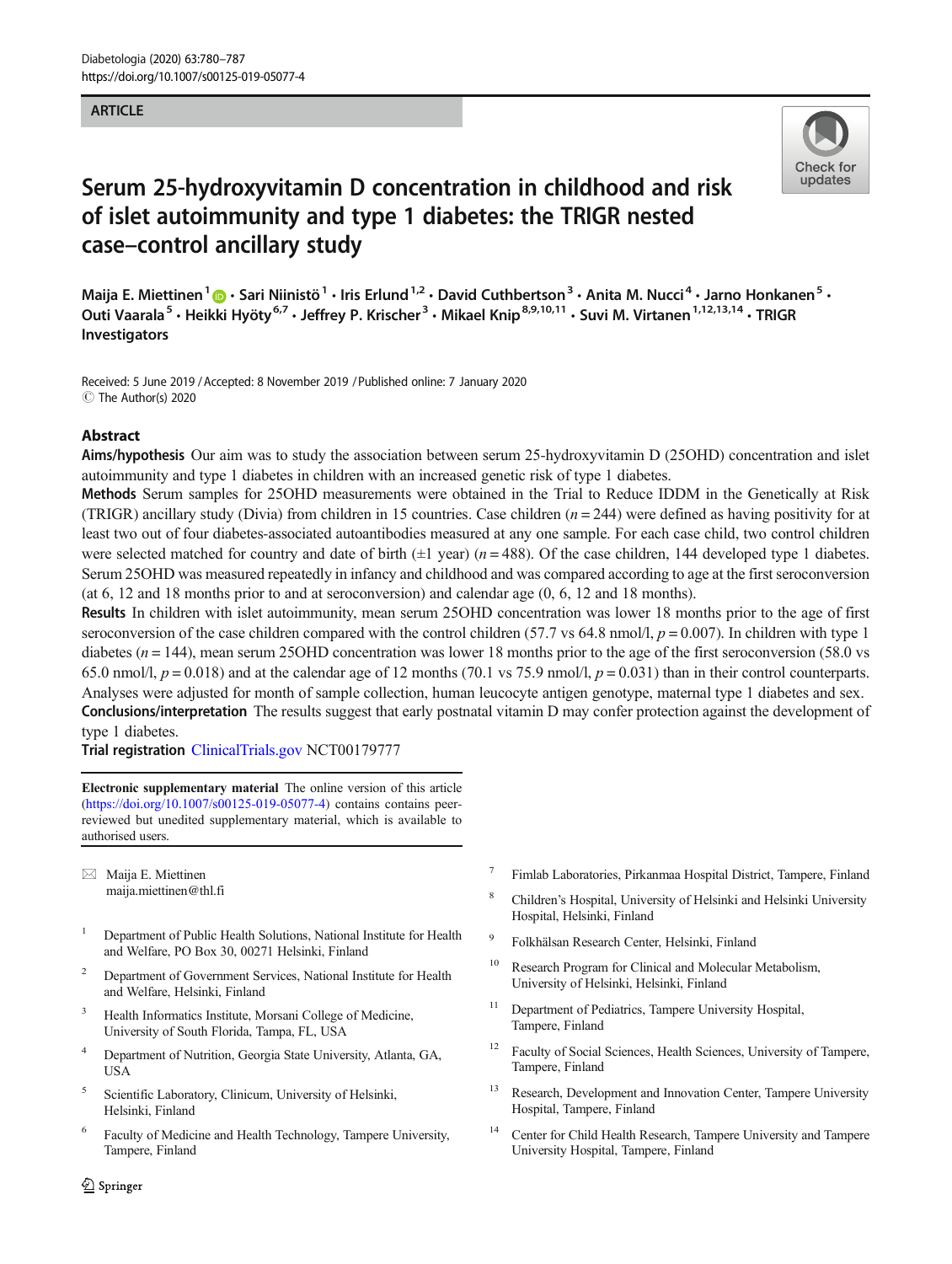# **Research in context**

#### What is already known about this subject?

 $\bullet$ Previous studies on the association between serum 25-hydroxyvitamin D (25OHD) concentration and the development of type 1 diabetes have produced inconsistent findings

#### What is the key question?

Is there an association between serum 25OHD concentration and the risk of islet autoimmunity or type 1 diabetes using two time scales: calendar age and time in relation to seroconversion?

#### What are the new findings?

- In children who developed islet autoimmunity, compared with control children, mean serum 25OHD concentration was lower 18 months prior to the first seroconversion
- $\bullet$ In children who developed type 1 diabetes, mean serum 25OHD concentration was lower 18 months prior to the first seroconversion and at 12 months of age

#### How might this impact on clinical practice in the foreseeable future?

The results suggest that early postnatal vitamin D may confer protection against the development of type 1 diabetes

Keywords 25-Hydroxyvitamin D · Islet autoimmunity · Type 1 diabetes · Vitamin D

#### Abbreviations

| <b>DAISY</b>       | Diabetes Auto Immunity Study in the Young       |
|--------------------|-------------------------------------------------|
| <b>DIPP</b>        | Diabetes Prediction and Prevention              |
| <b>GADA</b>        | GAD autoantibody                                |
| IAA                | Insulin autoantibody                            |
| $IA-2A$            | Insulinoma-associated antigen-2 antibody        |
| ICA                | Islet cell autoantibody                         |
| 25OHD              | 25-Hydroxyvitamin D                             |
| <b>TEDDY</b>       | Environmental Determinants of Diabetes in the   |
|                    | Young                                           |
| <b>TRIGR</b>       | Trial to Reduce IDDM in the Genetically at Risk |
| <b>VDR</b>         | Vitamin D receptor                              |
| Zn <sub>T</sub> 8A | Zinc transporter-8 autoantibody                 |

## Introduction

Type 1 diabetes is an immune-mediated disease in which insulin-producing beta cells in the pancreas are damaged. The preclinical phase of the disease can last from months to even decades [\[1](#page-6-0)] and is characterised by the presence of diabetes-associated autoantibodies, the most important of which are islet cell autoantibodies (ICAs), insulin autoantibodies (IAAs), insulinoma-associated antigen-2 autoantibodies (IA-2As), GAD autoantibodies (GADAs) and zinc transporter-8 autoantibodies (ZnT8As).

Vitamin D deficiency during the fetal period, infancy or childhood is one of the environmental factors implicated in the aetiology of type 1 diabetes, because of the active role of vitamin D in regulating the immune system. In previous studies investigating the association between vitamin D and type 1 diabetes, emphasis has been on either serum 25-hydroxyvitamin D (25OHD) concentration (regarded as a marker of vitamin D stores) arising from dietary and supplemental vitamin D intake or on vitamin D metabolism-related genetic factors.

Large birth cohort studies that have invited participants based on an increased genetic risk for type 1 diabetes have analysed the association between serum 25OHD concentration and type 1 diabetes. The Finnish Diabetes Prediction and Prevention (DIPP) study [\[2,3\]](#page-6-0) and the Diabetes Auto Immunity Study in the Young (DAISY) [\[4\]](#page-6-0) did not find any association between serum 25OHD concentration and risk of islet autoimmunity or type 1 diabetes at birth or during childhood, whereas the Environmental Determinants of Diabetes in the Young (TEDDY) study reported an association between low serum 25OHD concentration during childhood and increased risk of islet autoimmunity [[5](#page-7-0)]. A Norwegian study found an association between maternal low serum 25OHD concentrations and increased risk for type 1 diabetes in the offspring [[6\]](#page-7-0), whereas in Finland such an association was not seen in a similar study setting [\[7\]](#page-7-0). Two other large studies from Norway and Denmark did not find an association between type 1 diabetes and serum 25OHD concentration at multiple time points from the first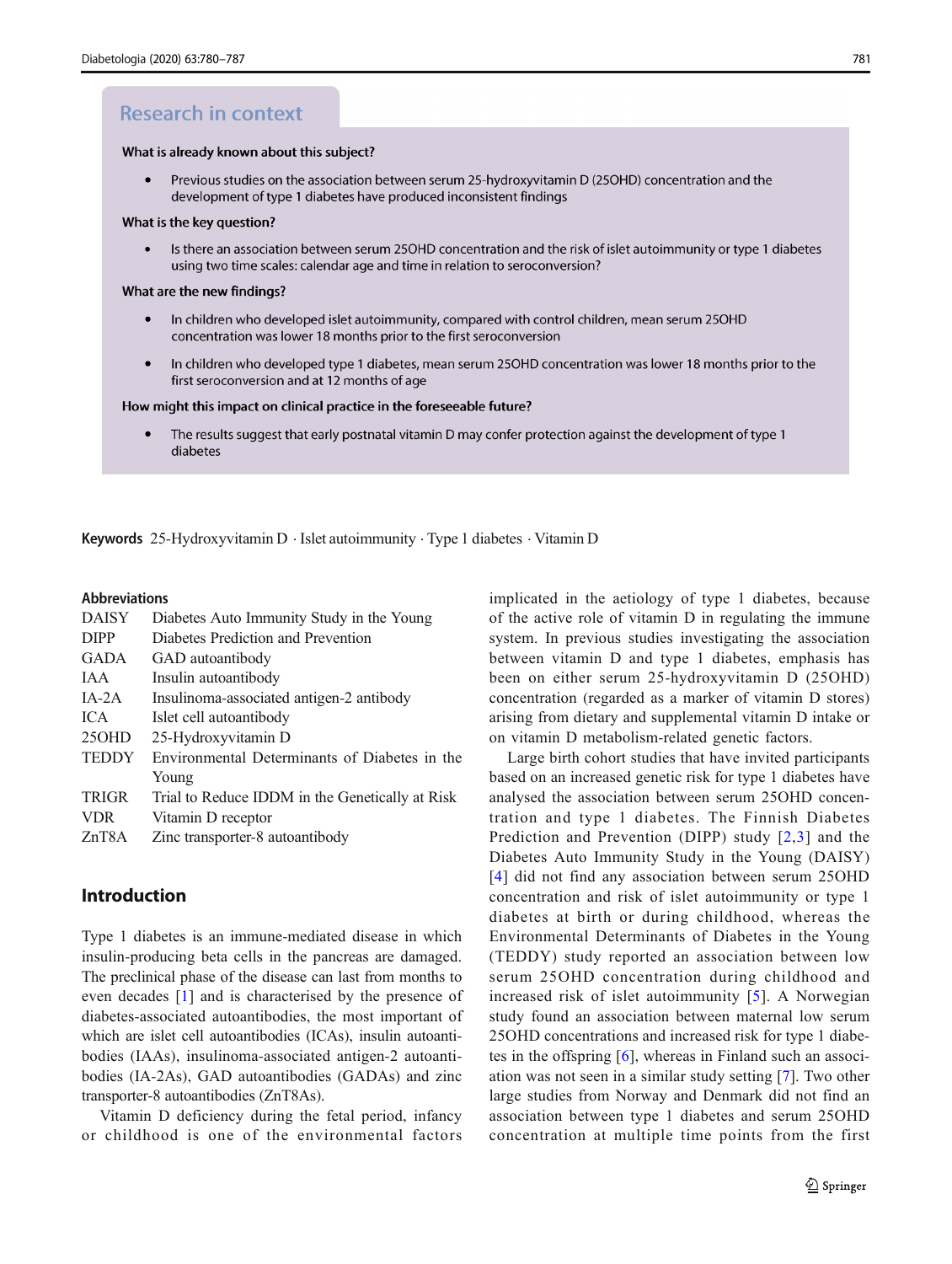trimester of pregnancy until birth, or between type 1 diabetes and neonatal 25OHD concentration measured from dried blood spots [[8](#page-7-0),[9\]](#page-7-0).

Studies that have evaluated intake of vitamin D from the diet and/or supplements in relation to the risk of islet autoimmunity and type 1 diabetes, have produced mixed results [[10\]](#page-7-0). In addition to the dietary intake, several factors modify serum 25OHD concentration including genetic factors and the amount of sunlight. Therefore, it may be challenging to determine whether higher intake of vitamin D from the diet or supplements has resulted in an improved vitamin D status, especially if the amount of recommended supplementation has been low. In Finland, a relatively high amount of daily vitamin D supplementation (50 μg) was recommended to infants during the first year of life in the 1960s. In a prospective birth cohort study, the risk of type 1 diabetes was found to be reduced by 80% in those receiving regular vitamin D supplementation, but the number of diabetes cases was low [\[11\]](#page-7-0).

Vitamin D metabolism-related genetic factors have shown associations with type 1 diabetes but in genome-wide association studies only one SNP has reached statistical significance  $(rs10877012$  $(rs10877012$  in the *CYP27B1* gene) [12]. In the TEDDY study, it was noticed that the association between serum 25OHD concentration and islet autoimmunity was stronger among carriers of a genotype of a certain SNP (rs7975232) in VDR, the vitamin D receptor (VDR) gene [\[5](#page-7-0)]. Also in a recent Norwegian study, the association between serum 25OHD concentration at birth and risk of type 1 diabetes depended on the VDR genotype (rs11568820) [\[13\]](#page-7-0). VDR is known to regulate expression of hundreds of genes of which several are related to the function of the immune system [[14\]](#page-7-0).

The disease process of type 1 diabetes may start early in infancy with mainly unknown factors causing changes in the immune system even before the islet autoantibodies can be detected [\[15](#page-7-0)]. Based on the existing evidence, the possible role of vitamin D in the disease process of type 1 diabetes or importance of timing of inadequate vitamin D supply is not clear and may depend on the population and vitamin D status. Our aim was to investigate the possible role of serum 25OHD concentration during early childhood as a predictor of later risk of developing islet autoimmunity or clinical type 1 diabetes, both according to the age in relation to the first seroconversion and calendar age.

# Methods

Study population The current study is based on samples collected in the Trial to Reduce IDDM in the Genetically at Risk (TRIGR) cohort [\(ClinicalTrials.gov](http://clinicaltrials.gov) registration no. NCT00179777). The TRIGR study is an international double-blind randomised clinical trial of 2159 infants with HLA-conferred disease susceptibility and a first-degree relative with type 1 diabetes recruited between 2002 and 2007 in 15 countries [\[16](#page-7-0)]. The inclusion criteria of the TRIGR study included both certain HLA-conferred genotypes known to increase the risk of type 1 diabetes and a first-degree relative with type 1 diabetes [\[16](#page-7-0)]. In the TRIGR study, an extensively hydrolysed casein infant formula was compared with a regular formula based on cow's milk. All participating infants were followed until the youngest child turned 10 years of age. Blood samples were collected at intervals of 3–12 months. The Divia ancillary study of the TRIGR cohort tests hypotheses related to the immune system, diet and virus infections in the development of type 1 diabetes. All children within the TRIGR study that developed islet autoimmunity (positivity for at least two out of four autoantibodies measured) were included as 'cases' in the TRIGR Divia ancillary study. For each case child ( $n = 244$ ), two control children ( $n = 488$ ) were randomly selected from children that did not develop positivity for two or more autoantibodies, matched for date of birth  $(\pm 1 \text{ year})$  and country. The same matched control children were used also for those children that developed type 1 diabetes ( $n = 144$ ). Written informed consent was collected from all families, signed by the legal guardian of the child. The study was approved by the ethics committees of all participating centres and was conducted according to the standards of the Declaration of Helsinki.

**Islet autoimmunity** Case children  $(n = 244)$  were defined as those with positivity, at any one sample, for two or more of the following autoantibodies: ICA, IAA, IA-2A and GADA. Autoantibodies were quantified with the use of specific radiobinding assays in the Scientific Laboratory, Children's Hospital, University of Helsinki, Helsinki, Finland [\[16\]](#page-7-0).

HLA genotyping HLA genotyping for the selected *DQB1* and DQA1 alleles was performed using sequence-specific oligonucleotide hybridisation with the following genotypes regarded as eligible: (1) HLA DQB1\*02/DQB1\*03:02 (high risk); (2) HLA  $DOBI * 03:02/x$  (x not  $DOBI * 02$ ,  $DOBI * 03:01$ or  $DQB1*06:02$ ) (moderate risk); (3) HLA  $DQA1*05-$ DQB1\*02/y (y not DQA1\*02:01-DQB1\*02, DQB1\*03:01,  $DQBI*06:02$  or  $DQBI*06:03$ ) (mild risk); and (4) HLA  $DQA1*03-DQB1*02/y$  (y not  $DQA1*02:01-DQB1*02$ , DQB1\*03:01, DQB1\*06:02 or DQB1\*06:03) (rare mild risk) [\[16](#page-7-0)].

Serum 25OHD analyses The serum samples were collected during 2002–2017. The samples were stored frozen at −70°C until analysed. Serum 25OHD concentration was determined by a chemiluminescent microparticle immunoassay by Architect i system (Abbott Laboratories, Abbott Park, IL, USA). The inter-assay CV of 25OHD was 4.3% and 3.4% at the levels of 35 nmol/l and 104 nmol/l, respectively. Bias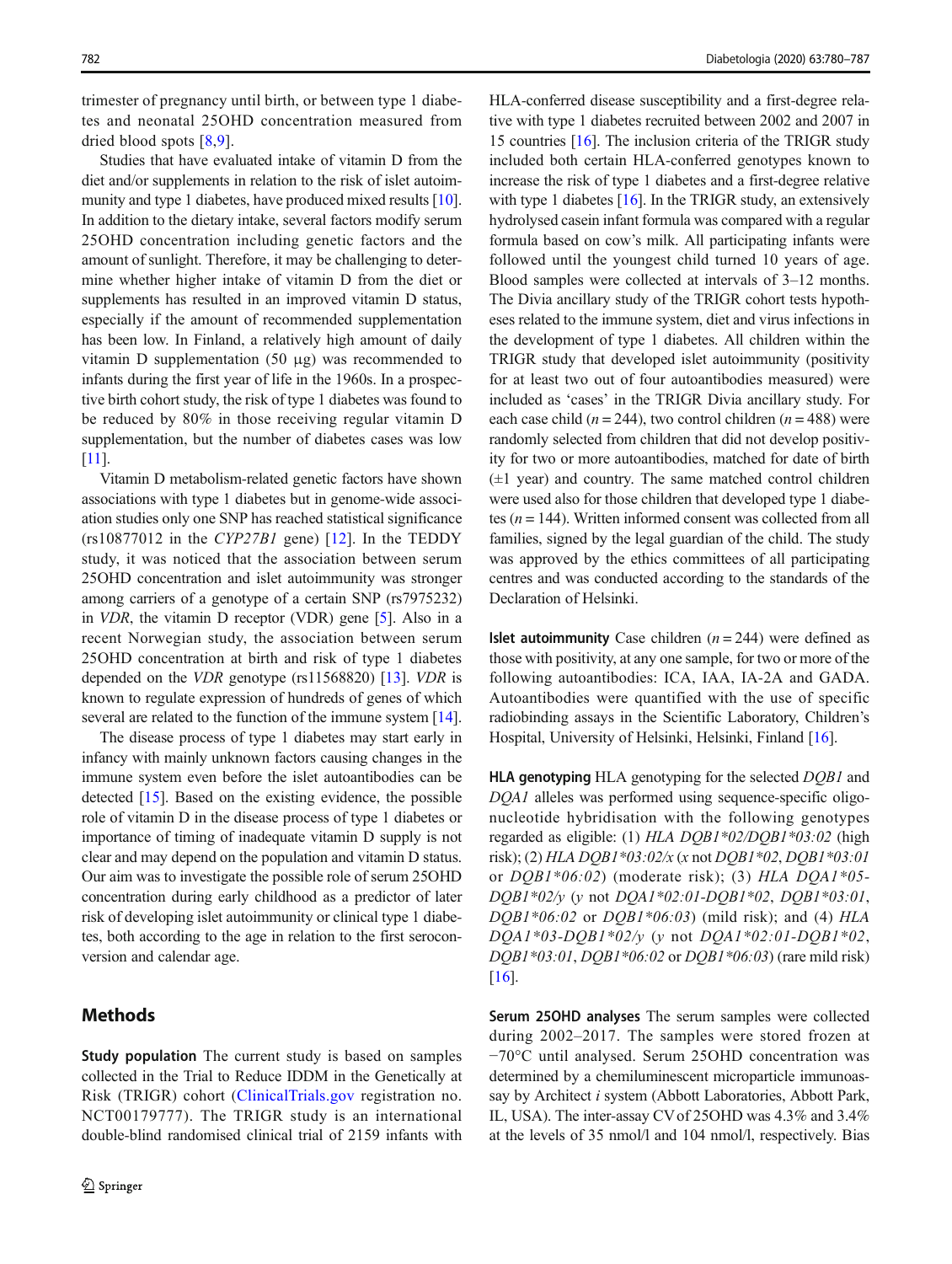compared to all-laboratory trimmed means in the Vitamin D International External Quality Assessment Scheme (DEQAS) was  $6.4 \pm 9.3\%$  (mean  $\pm$  SD), which is considered satisfactory. Furthermore, the laboratory participated in a standardisation study comparing the Architect method with LC–tandem MS [\[17\]](#page-7-0), showing excellent agreement between the two methods at 25OHD concentrations relevant to this study. In this study, a serum 25OHD concentration of <30 nmol/l was considered as severe vitamin D deficiency.

Statistical analyses The average 25OHD concentration (nmol/l) across all age points was calculated for each participant. Separate averages for each participant were calculated based on the season of sample collection. Descriptive statistics based on these averages (means, SD and 95% CI) were calculated based on participant type (case or control), region, HLA type and season of sample collection and compared using general linear models. Conditional logistic regression models were used to assess the odds of islet autoimmunity for 1 nmol/l increase in 25OHD concentration. To account for possible confounding, we evaluated the associations between background variables and serum 25OHD concentrations. As expected, serum 25OHD concentrations were lower during the winter than during the summer. To adjust for this effect, month of sample collection was included in the conditional logistic regression models. All analyses were adjusted additionally for factors known to associate with the risk of type 1 diabetes (HLA genotype, maternal type 1 diabetes and sex). A  $p$  value <0.05 was considered statistically significant. The analyses were performed using SAS v9.4 (SAS, Cary, NC, USA). The TRIGR study is originally a clinical trial, but since no differences were detected between the treatment arm and the control arm [\[18\]](#page-7-0), the original study setting did not require additional adjusting.

## Results

The distribution of the children according to the country or region and HLA genotype is shown in Table 1. Mean serum 25OHD concentration varied in different regions with children from Northern Europe (Finland and Sweden) having the lowest concentrations, and children from Southern Europe the highest concentrations (Table [2](#page-4-0)). Serum concentrations were higher in samples collected during the summer months than winter months (Table [2](#page-4-0)). No significant association was found between serum 25OHD concentration and birthweight ( $p = 0.89$ ), mode of birth ( $p = 0.74$ ), gestational age ( $p = 0.47$ ), maternal age ( $p = 0.32$ ) or maternal education  $(p = 0.35)$ .

The median age for the first seroconversion was 2.0 years (interquartile range 1.0–4.0). Of the case children  $(n = 244)$ , 144 developed type 1 diabetes, the mean age of diagnosis being 6.0 years (interquartile range 2.9–9.4).

Among the children that developed islet autoimmunity, the mean serum 25OHD concentration was lower 18 months prior to the age of the first seroconversion in the case children (57.7 nmol/l) compared with that of the control children at the corresponding age (64.8 nmol/l) ( $p = 0.007$ ) (Table [3\)](#page-5-0). Among children that developed type 1 diabetes  $(n = 144)$ , the mean serum 25OHD concentration was lower 18 months prior to the age of the first seroconversion (58.0 vs 65.0 nmol/ l)  $(p = 0.018)$  than in their control counterparts at the corresponding age, and at 12 months of age (70.1 vs 75.9 nmol/l)  $(p = 0.031)$  (Tables [3,](#page-5-0) [4\)](#page-5-0). All analyses were adjusted for month

Table 1 Distribution of the case children (with positivity for at least two islet autoantibodies) and control children in relation to the country or region and HLA genotype

| Characteristic                                                                                                                                                                                                 | Case<br>children<br>$n(\%)$ | Control<br>children<br>$n(\%)$ |
|----------------------------------------------------------------------------------------------------------------------------------------------------------------------------------------------------------------|-----------------------------|--------------------------------|
| Country/region                                                                                                                                                                                                 |                             |                                |
| Northern Europe (Finland, Sweden)                                                                                                                                                                              | 60(24.6)                    | 120(24.6)                      |
| Canada                                                                                                                                                                                                         | 68 (27.9)                   | 136(27.9)                      |
| <b>USA</b>                                                                                                                                                                                                     | 39(16.0)                    | 78 (16.0)                      |
| Australia                                                                                                                                                                                                      | 9(3.7)                      | 18(3.7)                        |
| Central Europe I (Czech Republic, Estonia, Hungary, Poland)                                                                                                                                                    | 38 (15.6)                   | 76 (15.6)                      |
| Central Europe II (Germany, Luxembourg, Netherlands, Switzerland)                                                                                                                                              | 23(9.4)                     | 46(9.4)                        |
| Southern Europe (Italy, Spain)                                                                                                                                                                                 | 7(2.9)                      | 14(2.9)                        |
| HLA genotype                                                                                                                                                                                                   |                             |                                |
| HLA-DOB1*0302/DOA1*05-DOB1*02                                                                                                                                                                                  | 90 (36.9)                   | 117(24.0)                      |
| $HLA-DOBI*03:02/x$ (x not $DOBI*02$ , $DOBI*03:01$ or $DOBI*06:02$ )                                                                                                                                           | 96 (39.3)                   | 208(42.6)                      |
| $HLA-DOA1*05-DOB1*02/y$ (y not $DOA1*02:01-DOB1*02$ , $DOB1*03:01$ ,<br>$DOBI * 06:02$ or $DOBI * 06:03$ ) and $HLA-DOAI * 03-DOBI * 02/y$ (y not<br>DOA1*02:01-DOB1*02, DOB1*03:01, DOB1*06:02 or DOB1*06:03) | 58 (23.8)                   | 163(33.4)                      |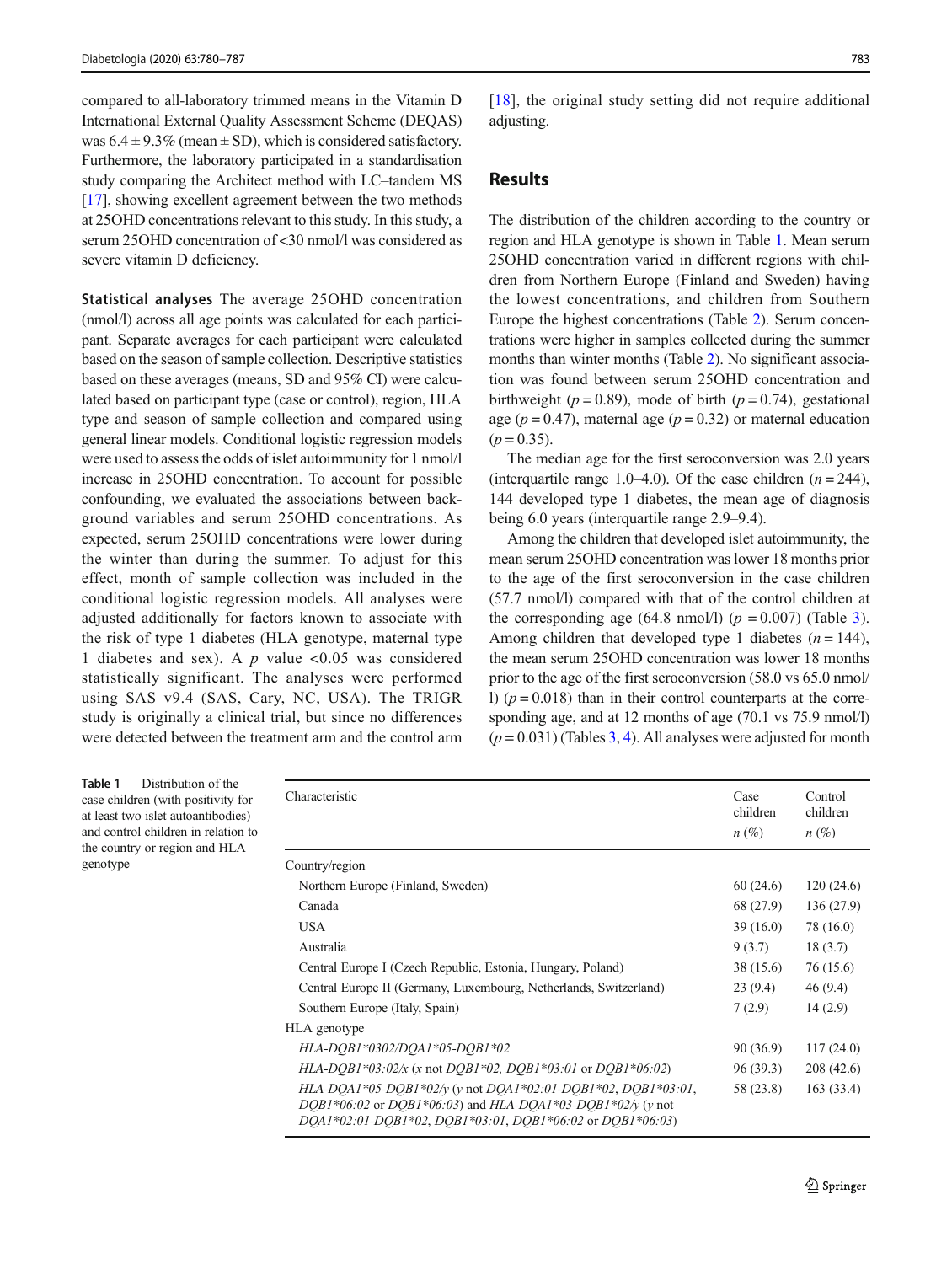<span id="page-4-0"></span>Table 2 Mean serum 25OHD concentration (nmol/l) across all age points in relation to the country or region, HLA genotype and season of sample collection

| Characteristic                                                                                                                                                                                      | Case children $(N = 244)$ |            | Control children $(N=488)$ |            |
|-----------------------------------------------------------------------------------------------------------------------------------------------------------------------------------------------------|---------------------------|------------|----------------------------|------------|
|                                                                                                                                                                                                     | Mean (SD) 25OHD           | 95% CI     | Mean (SD) 25OHD            | 95% CI     |
| Overall                                                                                                                                                                                             | 65.5(22.4)                | 62.6, 68.3 | 67.2(22.4)                 | 65.2, 69.2 |
| Country/region                                                                                                                                                                                      |                           |            |                            |            |
| Northern Europe (Finland, Sweden)                                                                                                                                                                   | 54.0(15.1)                | 50.1, 57.9 | 54.6 (18.5)                | 51.3, 58.0 |
| Canada                                                                                                                                                                                              | 69.4 (19.6)               | 64.6, 74.1 | 71.2(17.5)                 | 68.3, 74.2 |
| <b>USA</b>                                                                                                                                                                                          | 69.9(23.7)                | 62.3, 77.6 | 67.9(19.3)                 | 63.6, 72.3 |
| Australia                                                                                                                                                                                           | 65.2(14.0)                | 54.5, 76.0 | 73.1 (19.0)                | 63.6, 82.5 |
| Central Europe I (Czech Republic, Estonia, Hungary, Poland)                                                                                                                                         | 69.0(29.8)                | 59.2, 78.8 | 74.2 (30.5)                | 67.2, 81.2 |
| Central Europe II (Germany, Luxembourg, Netherlands, Switzerland)                                                                                                                                   | 67.6(24.2)                | 57.1, 78.1 | 71.8(19.0)                 | 66.2, 77.5 |
| Southern Europe (Italy, Spain)                                                                                                                                                                      | 74.7 (24.1)               | 52.4, 97.0 | 70.8(34.1)                 | 51.2, 90.5 |
| HLA genotype                                                                                                                                                                                        |                           |            |                            |            |
| HLA-DOB1*03:02/DOA1*05-DOB1*02                                                                                                                                                                      | 67.8(23.9)                | 62.8, 72.8 | 69.2 (24.9)                | 64.6, 73.8 |
| HLA-DQB1*03:02/x (x not DQB1*02, DQB1*03:01 or DQB1*06:02)                                                                                                                                          | 63.4(22.6)                | 58.8, 68.0 | 68.3(22.3)                 | 65.3, 71.4 |
| HLA-DOA1*05-DOB1*02/ $\gamma$ (y not DOA1*02:01-DOB1*02, DOB1*03:01,<br>$DOB1*06:02$ or $DOB1*06:03$ ) and HLA-DOA1*03-DOB1*02/y (y not<br>DQA1*0201-DQB1*02, DQB1*03:01, DQB1*06:02 or DQB1*06:03) | 65.3(19.6)                | 60.1, 70.4 | 64.3(20.4)                 | 61.2, 67.5 |
| Season of sample collection                                                                                                                                                                         |                           |            |                            |            |
| Winter (November-May)                                                                                                                                                                               | 62.2(25.0)                | 59.0, 65.4 | 64.1 (26.8)                | 61.7, 66.5 |
| Summer (June-October)                                                                                                                                                                               | 72.8(29.5)                | 68.7, 76.9 | 71.8(29.1)                 | 69.0, 74.6 |

of sample collection, HLA genotype, maternal type 1 diabetes and sex.

Only 3% of the case children and 2% of the control children had severe vitamin D deficiency at any time point (serum 25OHD concentration <30 nmol/l) ( $p = 0.27$ ).

## **Discussion**

In this study, we investigated the association between serum 25OHD concentration during early childhood and the development of islet autoimmunity and type 1 diabetes. Vitamin D status was determined using two time scales: time in relation to the age at the initial seroconversion and to the calendar age. We found that the mean serum 25OHD concentration was lower 18 months prior to the initial seroconversion in the case children compared with their control children. In addition, children who progressed to clinical type 1 diabetes had a lower serum 25OHD concentration 18 months prior to the initial seroconversion and at 12 months of age compared with control children. All other time points showed similar vitamin D status in case and control children.

The strengths of the present study include a unique sample set. The measurement of serum 25OHD concentration from multiple time points as well as from multiple study locations together with information on the HLA-conferred genetic risk allowed us a more detailed analysis of vitamin D status as a possible determinant of the risk for islet autoimmunity and type 1 diabetes. In addition, the fact that we only included those with two or more diabetes-associated autoantibodies confirms the reliability of the islet autoimmunity status. Most importantly, in addition to the calendar age, we were able to analyse the association between the disease process of type 1 diabetes and vitamin D status in relation to the age at initial seroconversion. The inclusion of multiple time points prior to the first seroconversion provided information on the importance of timing of inadequate vitamin D supply.

Our results do not support a strong role for vitamin D in the disease process leading to type 1 diabetes. This is consistent with results from the DIPP and DAISY birth cohort studies [\[2](#page-6-0)–[4\]](#page-6-0). Recent findings suggest that vitamin D deficiency may be a risk factor for those carrying certain genotypes of the VDR gene [\[5,13](#page-7-0)]. A limitation of the present study is the lack of genetic data to assess whether the differences that were detected would be stronger when analysed according to the genetic factors that affect vitamin D metabolism. Also, due to inadequate statistical power, we were not able to analyse the association separately according to country, region or ethnicity. A further challenge is the fact that participants in the TRIGR study represent a specific high-risk population in terms of type 1 diabetes, since the inclusion criteria included both a genetic HLA-conferred risk and a first-degree relative with type 1 diabetes. The TRIGR, the TEDDY and the DIPP studies all have distinct study populations, inclusion criteria and definition of islet autoimmunity. Therefore, the results cannot be directly compared or generalised to other populations. For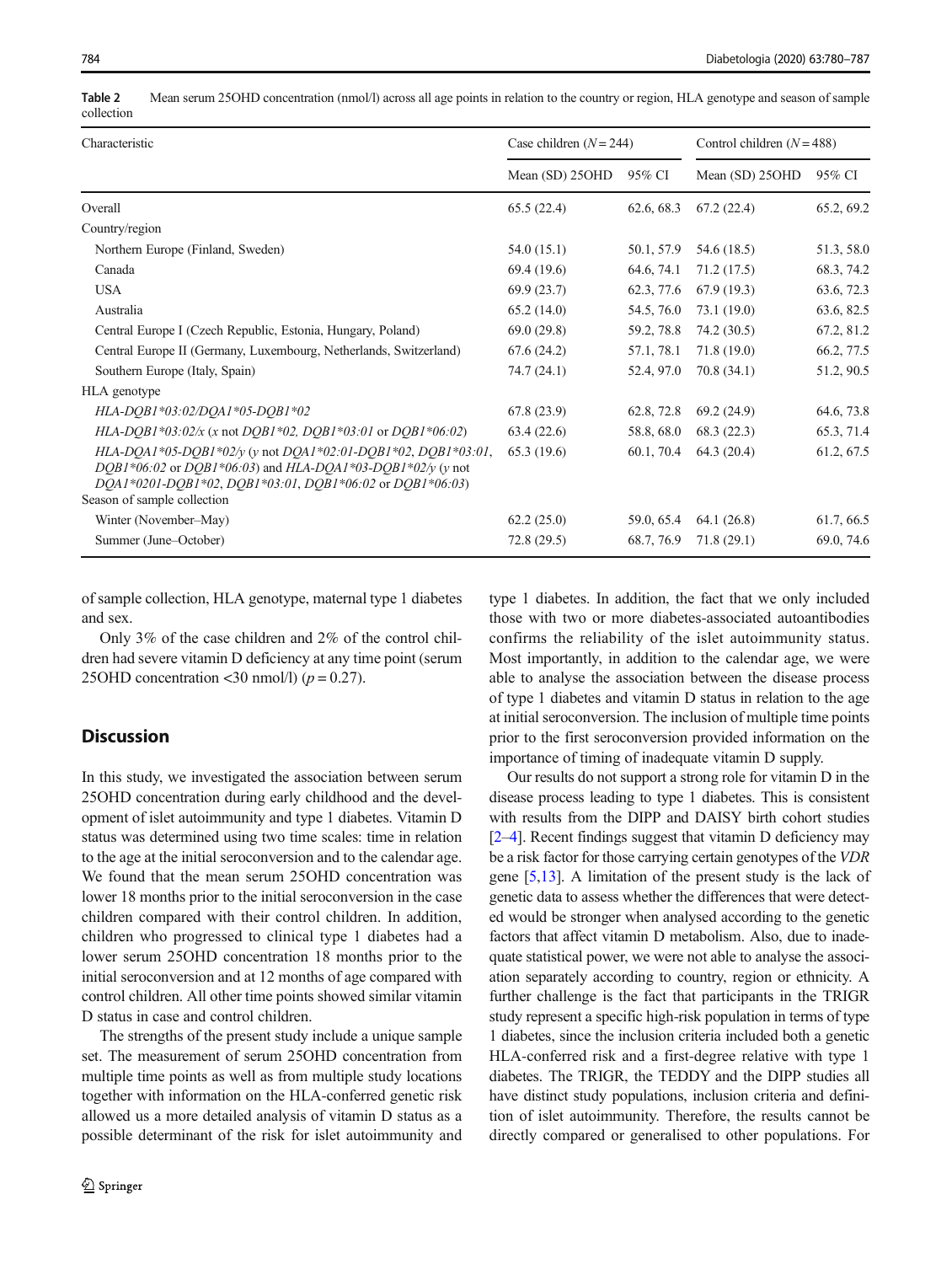<span id="page-5-0"></span>

| At the first seroconversion<br>2 months before<br>18 months before<br>6 months before                                                                                             | Mean (SD)<br>60.4 (29.4)<br>72.4(33.0)<br>57.7 (27.6) |                                 |                                                         |                              |                                                                                             |                               |                                                                |            |                                                   |                          |                                                                                              |                                               |
|-----------------------------------------------------------------------------------------------------------------------------------------------------------------------------------|-------------------------------------------------------|---------------------------------|---------------------------------------------------------|------------------------------|---------------------------------------------------------------------------------------------|-------------------------------|----------------------------------------------------------------|------------|---------------------------------------------------|--------------------------|----------------------------------------------------------------------------------------------|-----------------------------------------------|
|                                                                                                                                                                                   |                                                       | z                               | Mean (SD)                                               | $\boldsymbol{z}$             |                                                                                             |                               | Mean (SD)                                                      | z          | Mean (SD)                                         | $\boldsymbol{z}$         |                                                                                              |                                               |
|                                                                                                                                                                                   | 71.0 (26.6)                                           | $100\,$<br>60<br>88<br>86       | $64.8 (32.7) \n65.9 (33.2) \n74.1 (32.3) \n72.2 (27.2)$ | $177$<br>$172$<br>200<br>124 | 0.993 (0.980, 1.005)<br>0.999 (0.989, 1.008)<br>0.980(0.965, 0.994)<br>0.999 (0.982, 1.015) | 0.007<br>0.24<br>0.86<br>0.77 | $58.0(27.9)$<br>$60.5(29.0)$<br>$72.6 (33.4)$<br>$71.3 (28.2)$ | 3235       | 65.7(34.1)<br>74.7(33.4)<br>72.1 (28.4)<br>(33.9) | 169<br>145<br>104<br>141 | 0.992 (0.977, 1.007)<br>0.997 (0.987, 1.008)<br>0.997 (0.979, 1.016)<br>0.979 (0.961, 0.996) | 0.018<br>0.27<br>0.63<br>0.79                 |
| <sup>b</sup> Adjusted for month of sample collection, HLA genotype, matern<br><sup>a</sup> Children with positivity for at least two islet autoantibodies<br>T1D, type 1 diabetes |                                                       |                                 |                                                         |                              | nal type 1 diabetes and sex                                                                 |                               |                                                                |            |                                                   |                          |                                                                                              |                                               |
|                                                                                                                                                                                   |                                                       |                                 |                                                         |                              |                                                                                             |                               |                                                                |            |                                                   |                          |                                                                                              |                                               |
| Mean serum 25OHD concentration (nmol/l) according<br>Table 4                                                                                                                      |                                                       |                                 |                                                         | to the calendar age          |                                                                                             |                               |                                                                |            |                                                   |                          |                                                                                              |                                               |
| Calendar age                                                                                                                                                                      | Case children <sup>a</sup><br>$(N = 244)$             | Control children<br>$(N = 488)$ |                                                         |                              | OR $(95\%$ CI) <sup>b</sup>                                                                 | $p$ value $^{\rm b}$          | Children with T1D<br>$(N = 144)$                               |            | Control children<br>$(N = 288)$                   |                          | OR (95% CI) for children<br>with $T1D^b$                                                     | p value for children<br>with T1D <sup>b</sup> |
|                                                                                                                                                                                   | n<br>Mean (SD)                                        | Mean (SD)                       | z                                                       |                              |                                                                                             |                               | Mean (SD)                                                      |            | Mean (SD)                                         | n                        |                                                                                              |                                               |
| Average (across all visits)<br>$0$ months                                                                                                                                         | 210<br>244<br>40.1 (21.4)<br>65.5(22.4)               | 41.9(25.7)<br>67.2(22.4)        | 188<br>128                                              |                              | 0.994(0.985, 1.004)<br>0.990(0.975, 1.005)                                                  | 0.20<br>0.22                  | 38.8 (20.9)<br>63.7 (21.8)                                     | 144<br>121 | 42.9 (28.4)<br>67.4(23.7)                         | 254<br>288               | 0.980(0.950, 1.011)<br>0.992 (0.978, 1.006)                                                  | 0.20<br>0.27                                  |
| 6 months                                                                                                                                                                          | 223<br>75.3 (39.3)                                    | 78.8 (38.1)                     | 163                                                     |                              | 0.996(0.990, 1.001)                                                                         | 0.10                          | 74.9 (36.9)                                                    | 129        | 79.5 (40.0)                                       | 273                      | 0.994(0.987, 1.001)                                                                          | 0.11                                          |
| 12 months<br>18 months                                                                                                                                                            | 193<br>233<br>69.0 (25.2)<br>74.1 (28.2)              | 76.0 (28.6)<br>69.3 (24.8)      | 153<br>399                                              |                              | 0.997 (0.990, 1.004)<br>0.997 (0.989, 1.006)                                                | 0.36<br>0.53                  | 67.0(25.4)<br>70.1 (26.2)                                      | 135<br>102 | 75.9 (29.3)<br>69.0 (24.5)                        | 265<br>223               | 0.989 (0.978, 0.999)<br>0.989 (0.976, 1.003)                                                 | 0.031<br>0.12                                 |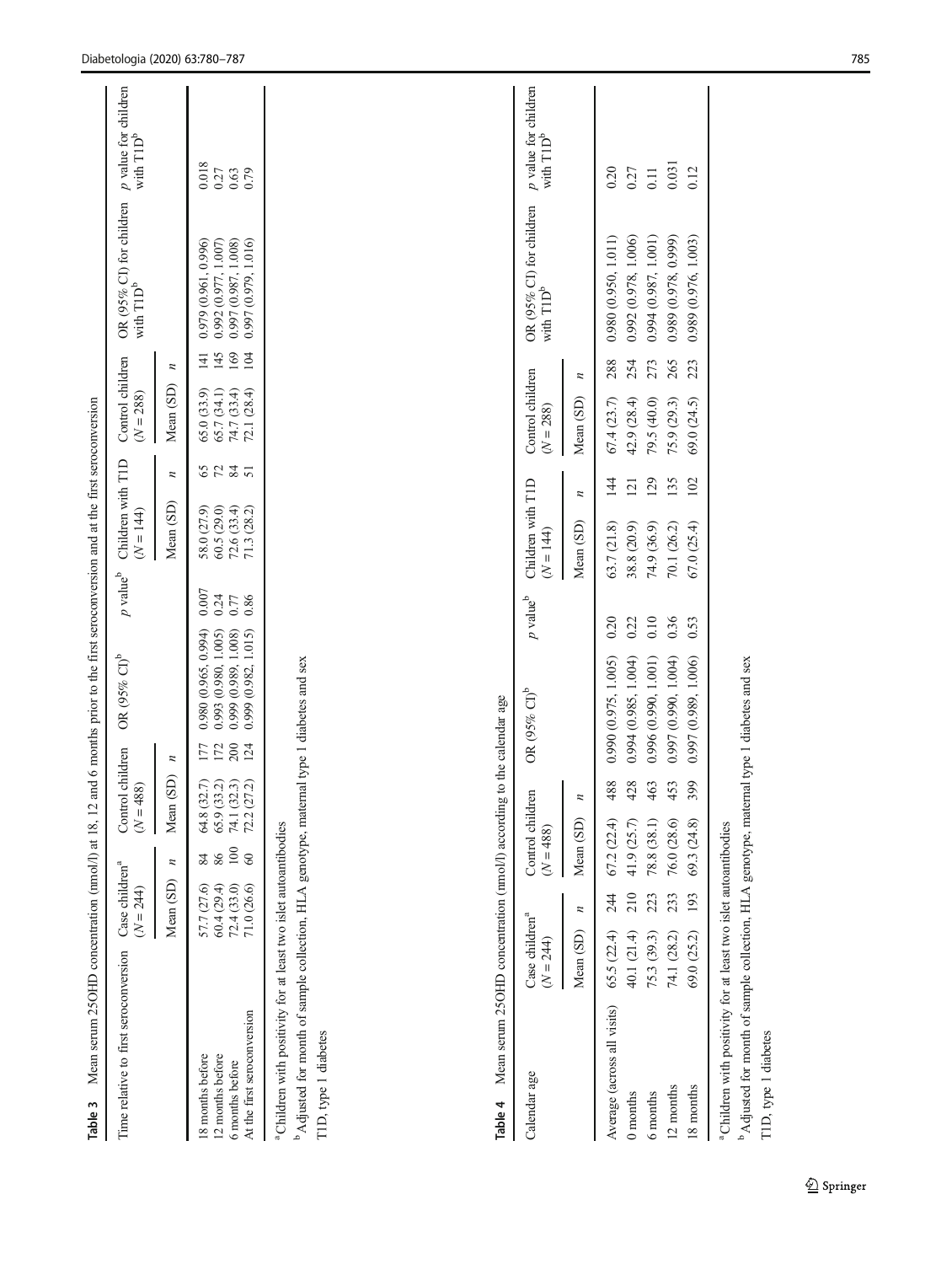<span id="page-6-0"></span>instance, it should be noted that results may be different in vitamin D-deficient populations.

Our results indicate that if vitamin D status modifies the risk of islet autoimmunity or type 1 diabetes in genetically susceptible children, the possible effect may relate to the early stage of the disease process (i.e. before seroconversion). It has to be noted, though, that within this study setting, we were not able to identify the possible effect of vitamin D at later stages of the disease. The fact that half of the case children developed islet autoimmunity at less than 2 years of age means they were not all included when comparing vitamin D status between case and control children 18 months before the first seroconversion. Since a difference in vitamin D status between the case and control children was identified 18 months before the first seroconversion, this may imply that the possible effect is stronger in those children who developed islet autoimmunity at a slightly older age.

The proposed mechanisms of the possible association between vitamin D and type 1 diabetes are related to the various effects of vitamin D on the immune system. The importance of vitamin D in the immune system is demonstrated by the presence of VDRs in a majority of the cells of the immune system [\[19\]](#page-7-0). Immune cells also express vitamin D-activating enzymes that locally convert inactive vitamin D to its active form [\[19\]](#page-7-0). Vitamin D may also interfere with gut microbiota [[20,21](#page-7-0)] that has also been associated with the early stages of the disease process of type 1 diabetes [\[22\]](#page-7-0), highlighting the complexity of the possible association between vitamin D and type 1 diabetes. Given that a clear difference in vitamin D status was seen in the present study before seroconversion and that the children developed islet autoimmunity at a very young age (at a median age of 2 years), the possible developmental origin and therefore the role of prenatal vitamin D status may be of interest. However, several previous studies have failed to show an association between 25OHD concentration during pregnancy or at birth with the risk of type 1 diabetes in the child [\[8,9](#page-7-0)].

In the present study, vitamin D deficiency was rare. It has been suggested that rather than being a cause of any disease, poor vitamin D status may be a consequence of ill health [[23\]](#page-7-0). In Finland, where vitamin D deficiency has been prevalent until recent years, it was noticed that an increase in mean serum 25OHD concentrations as a consequence of vitamin D fortification, preceded a plateau in the increase in type 1 diabetes incidence [[24\]](#page-7-0). It is not possible to evaluate any causality in this temporal association.

The results suggest that early postnatal vitamin D may confer protection against the development of type 1 diabetes.

Data availability The authors confirm that, for approved reasons, some access restrictions apply to the datasets generated during and/or analysed during the current study underlying the findings. Researchers interested in using the data are required to follow the terms of a number of clauses designed to ensure the protection of privacy and compliance with relevant regulation. Data are available upon request due to ethical restrictions, pending approval from the relevant ethical committees.

Funding This work was supported by National Institutes of Health (grants 1DP3DK106918-01, HD040364, HD042444, and HD051997), the Eunice Kennedy Shriver National Institute of Child Health and Development (NICHD), National Institute of Diabetes and Digestive and Kidney Diseases, Canadian Institutes of Health Research, JDRF, the Commission of the European Communities (specific RTD programme Quality of Life and Management of Living Resources, contract QLK1-2002-00372 Diabetes Prevention), the European Foundation for the Study of Diabetes/JDRF/Novo Nordisk Focused Research Grant, Academy of Finland (Centre of Excellence in Molecular Systems Immunology and Physiology Research 2012-2017, Decision No. 250114), Dutch Diabetes Research Foundation and Finnish Diabetes Research Foundation. The study sponsors were not involved in the design of the study; the collection, analysis, and interpretation of data; writing the report; or the decision to submit the report for publication.

Duality of interest The authors declare there is no duality of interest associated with this manuscript.

Contribution statement MEM, SN, IE, MK and SMV were responsible for conception and design of the study. SN, IE, AMN, JPK, MK and SMV were responsible for the acquisition of data. DC analysed the data. IE supervised laboratory analysis of 25OHD from serum samples. All authors contributed to the interpretation of the data. MEM drafted the article with contributions from SN, IE, DC and SMV. All authors critically reviewed and approved the version to be published. MK and SMV are the guarantors of this work.

Open Access This article is licensed under a Creative Commons Attribution 4.0 International License, which permits use, sharing, adaptation, distribution and reproduction in any medium or format, as long as you give appropriate credit to the original author(s) and the source, provide a link to the Creative Commons licence, and indicate if changes were made. The images or other third party material in this article are included in the article's Creative Commons licence, unless indicated otherwise in a credit line to the material. If material is not included in the article's Creative Commons licence and your intended use is not permitted by statutory regulation or exceeds the permitted use, you will need to obtain permission directly from the copyright holder. To view a copy of this licence, visit http://creativecommons.org/licenses/by/4.0/.

## References

- 1. Knip M, Korhonen S, Kulmala P et al (2010) Prediction of type 1 diabetes in the general population. Diabetes Care 33:1206–1212
- 2. Mäkinen M, Mykkänen J, Koskinen M et al (2016) Serum 25 hydroxyvitamin D concentrations in children progressing to autoimmunity and clinical type 1 diabetes. J Clin Endocrinol Metab 101(2):723–729
- 3. Mäkinen M, Löyttyniemi E, Koskinen M et al (2019) Serum 25 hydroxyvitamin D concentrations at birth in children screened for HLA-DQB1 conferred risk for type 1 diabetes. J Clin Endocrinol Metab 104(6):2277–2285
- 4. Simpson M, Brady H, Yin X et al (2011) No association of vitamin D intake or 25-hydroxyvitamin D levels in childhood with risk of islet autoimmunity and type 1 diabetes: the Diabetes Autoimmunity Study in the Young (DAISY). Diabetologia 54(11):2779–2788

Acknowledgements Open access funding provided by National Institute for Health and Welfare (THL). A full list of TRIGR Investigators can be found in the electronic supplementary material (ESM).